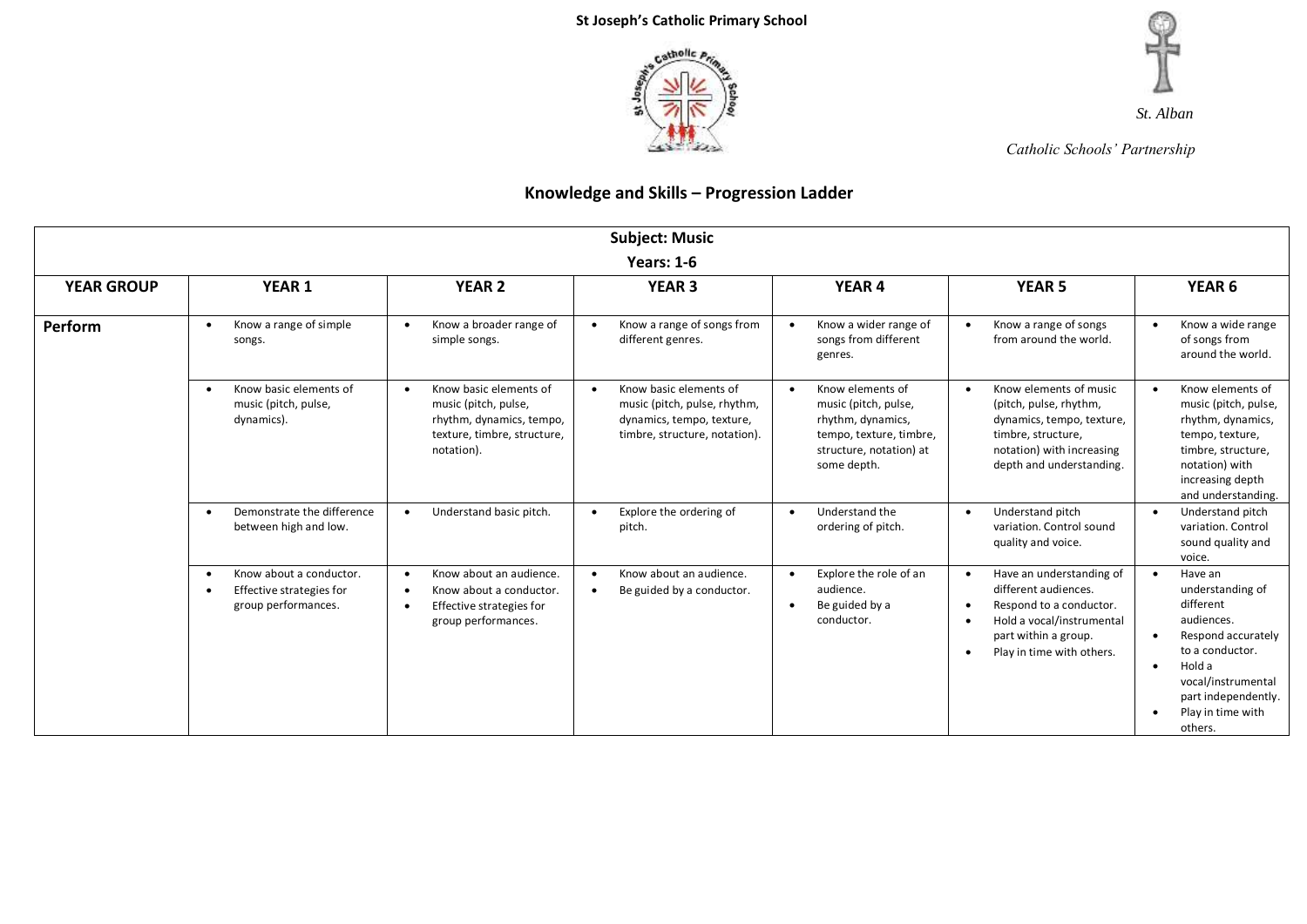



*Catholic Schools' Partnership*

| Use their voices with some<br>expression by singing songs<br>and speaking chants and<br>rhymes.                       | Use their voices<br>expressively and<br>creatively by singing<br>songs and speaking<br>chants and rhymes.                                 | Use their voices expressively<br>$\bullet$<br>and creatively by singing<br>songs in rounds.                                                      | Use their voices<br>expressively and<br>creatively by singing<br>songs in rounds and<br>harmony.                                       |                                                                                                                                                                                                  |                                                                                                                                                                              |
|-----------------------------------------------------------------------------------------------------------------------|-------------------------------------------------------------------------------------------------------------------------------------------|--------------------------------------------------------------------------------------------------------------------------------------------------|----------------------------------------------------------------------------------------------------------------------------------------|--------------------------------------------------------------------------------------------------------------------------------------------------------------------------------------------------|------------------------------------------------------------------------------------------------------------------------------------------------------------------------------|
| Starting and stopping with<br>$\bullet$<br>some accuracy following<br>stop/go signals.                                | Starting and stopping with<br>some accuracy following<br>given signals.                                                                   | Starting and stopping with<br>$\bullet$<br>increasing accuracy<br>following given signals.                                                       | Starting and stopping<br>with accuracy and<br>expression following<br>given signals.                                                   |                                                                                                                                                                                                  |                                                                                                                                                                              |
| Play tuned and untuned<br>instruments.<br>Develop dexterity through<br>$\bullet$<br>the playing of instruments.       | Play tuned and untuned<br>$\bullet$<br>instruments musically.<br>Develop dexterity through<br>$\bullet$<br>the playing of<br>instruments. | Develop dexterity<br>$\bullet$<br>and control through the<br>playing of instruments.                                                             | Develop dexterity and<br>$\bullet$<br>control through the<br>playing of<br>instruments.                                                | Handle instruments with<br>$\bullet$<br>dexterity.                                                                                                                                               | Handle instruments<br>$\bullet$<br>with dexterity.                                                                                                                           |
| Maintain a steady beat.<br>$\bullet$                                                                                  | Maintain a steady beat.                                                                                                                   | Maintain a steady beat.<br>$\bullet$                                                                                                             | Maintain a variety of<br>$\bullet$<br>steady beats.                                                                                    | Maintain a variety of<br>$\bullet$<br>steady beats.<br>Keep a rhythm going.<br>$\bullet$                                                                                                         | Maintain a steady<br>and undulating<br>beat.<br>Keep a rhythm<br>$\bullet$<br>going.                                                                                         |
| Use signals to conduct small<br>$\bullet$<br>and large groups.<br>Perform individually and in<br>$\bullet$<br>groups. | Use signals to conduct<br>$\bullet$<br>small and large groups.<br>Perform individually and<br>$\bullet$<br>in groups.                     | Use a variety of signals to<br>$\bullet$<br>conduct small and large<br>groups.<br>Perform individually and in<br>$\bullet$<br>a range of groups. | Use a variety of signals<br>to conduct small and<br>large groups.<br>Perform individually<br>$\bullet$<br>and in a range of<br>groups. | Act as a leader showing<br>$\bullet$<br>sensitivity.<br>Perform individually and<br>$\bullet$<br>in groups, including with<br>less familiar peers e.g.<br>across year groups/in an<br>orchestra. | Act as a leader<br>showing sensitivity.<br>Perform<br>individually and in<br>groups, including<br>with less familiar<br>peers e.g. across<br>year groups/in an<br>orchestra. |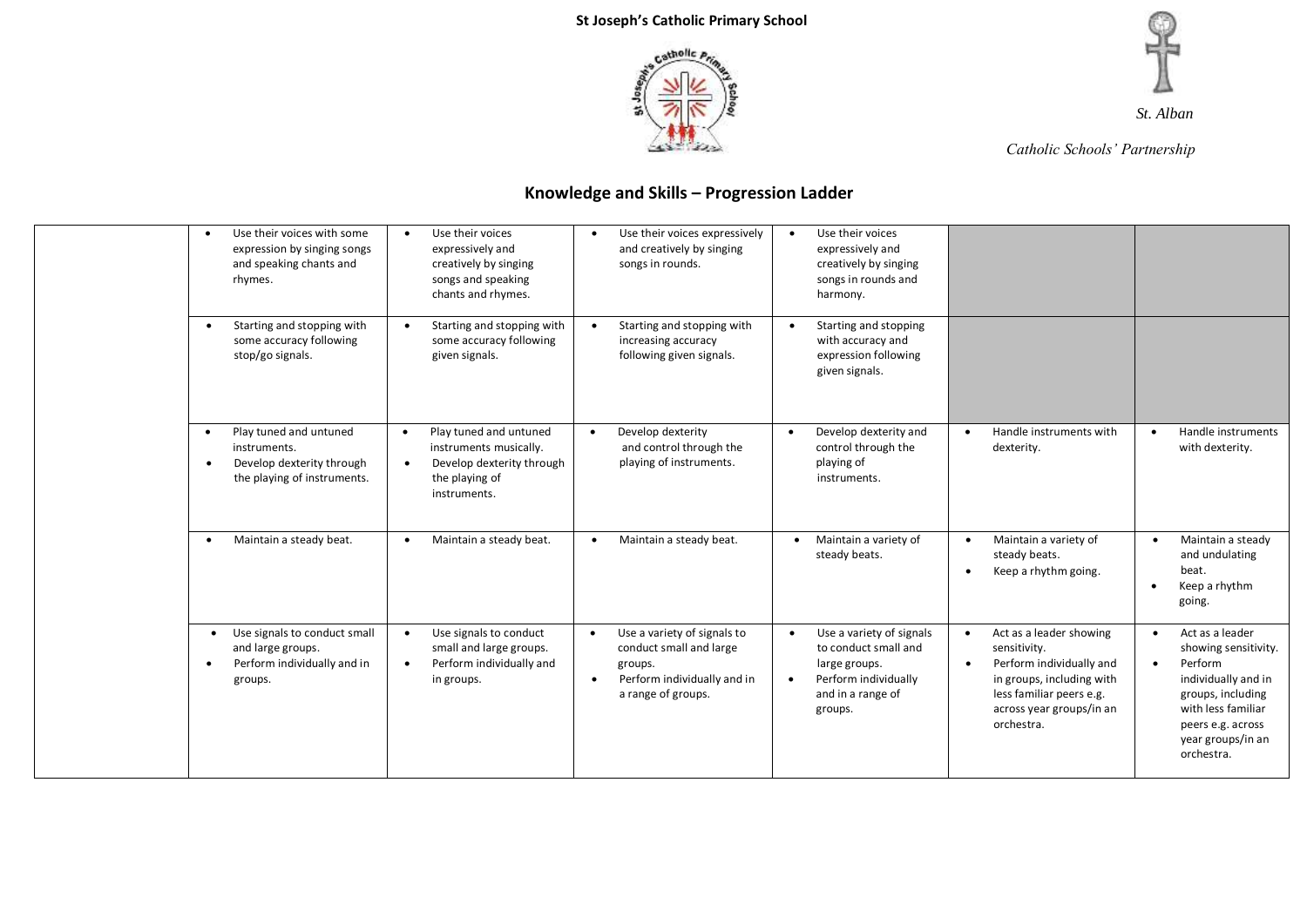



*Catholic Schools' Partnership*

| Listen | Know how to describe a few<br>basic elements they hear. | Know how to describe<br>basic elements they hear. | Know how to describe a<br>range of elements they<br>hear. | Know how to describe a<br>range of elements they<br>hear. | Know how to listen<br>٠<br>actively and<br>analytically.<br>Know how to describe<br>$\bullet$<br>the elements of music<br>that they hear and the<br>impact it has on the<br>audience. | Know how to<br>listen actively<br>and analytically.<br>Know how to<br>describe the<br>elements of<br>music that they<br>hear and the<br>impact it has on<br>the audience. |
|--------|---------------------------------------------------------|---------------------------------------------------|-----------------------------------------------------------|-----------------------------------------------------------|---------------------------------------------------------------------------------------------------------------------------------------------------------------------------------------|---------------------------------------------------------------------------------------------------------------------------------------------------------------------------|
|        | Know how an audience<br>behaves.                        | Know how an<br>audience behaves.                  | Knows how an audience<br>$\bullet$<br>behaves.            | Knows how an<br>audience behaves.                         | Knows how an<br>$\bullet$<br>audience behaves.                                                                                                                                        | Know how an<br>audience<br>behaves.                                                                                                                                       |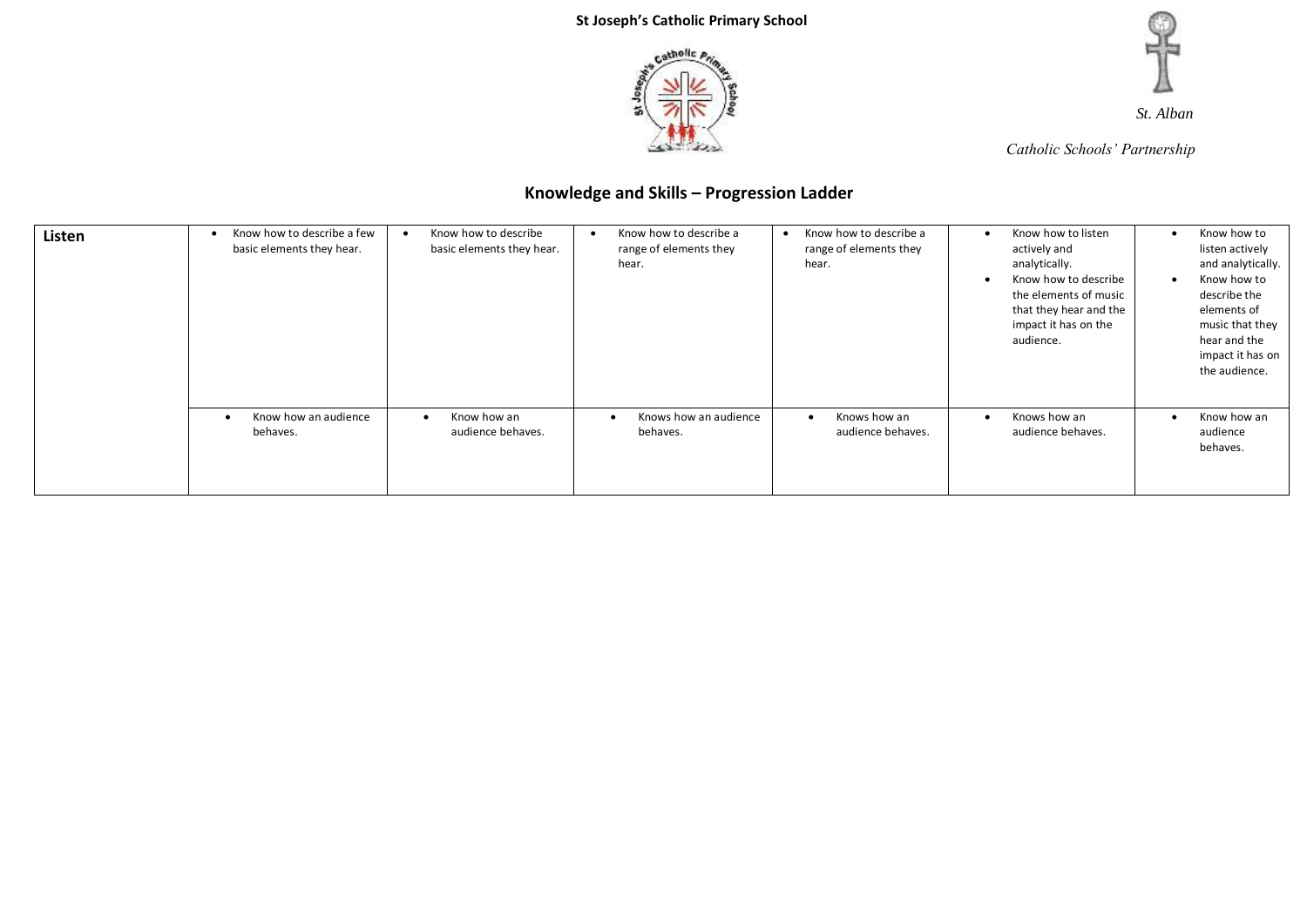



*Catholic Schools' Partnership*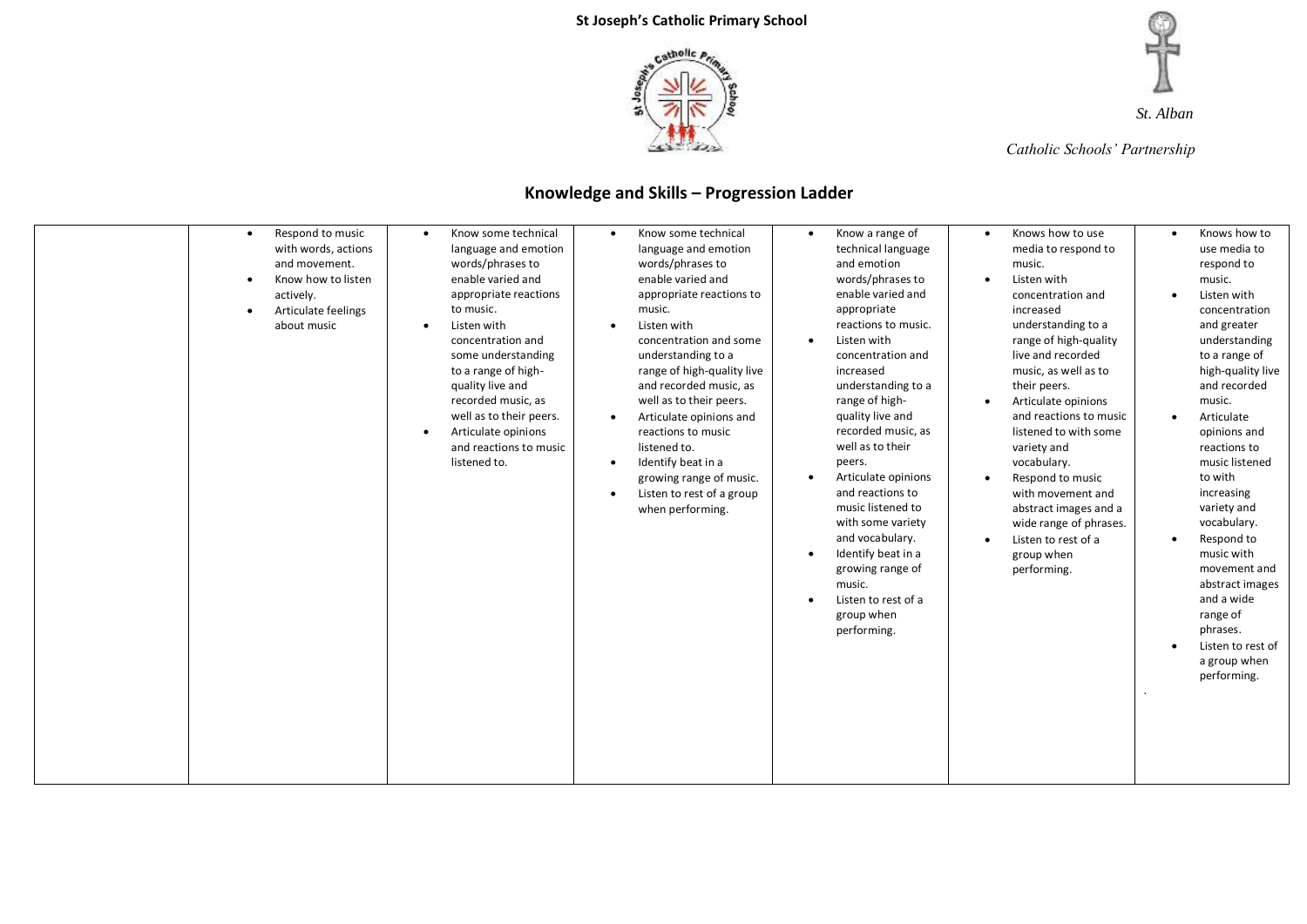



*Catholic Schools' Partnership*

|                               | Identify beat in a<br>range of music.                                                               | Identify beat in a<br>range of music.                                                               | Effectively counts a<br>beat.                                                                                                                               | Effectively counts a<br>beat.                                                                                                                     | Effectively counts a<br>$\cdot$<br>beat.                                                                                                                      | Effectively counts a<br>beat                                                                                                                                                            |
|-------------------------------|-----------------------------------------------------------------------------------------------------|-----------------------------------------------------------------------------------------------------|-------------------------------------------------------------------------------------------------------------------------------------------------------------|---------------------------------------------------------------------------------------------------------------------------------------------------|---------------------------------------------------------------------------------------------------------------------------------------------------------------|-----------------------------------------------------------------------------------------------------------------------------------------------------------------------------------------|
| <b>Review and</b><br>Evaluate | Know how to record<br>performances and<br>compositions.<br>Record compositions<br>and performances. | Know how to record<br>performances and<br>compositions.<br>Record compositions and<br>performances. | Know how to record<br>$\bullet$<br>performances and<br>compositions with increased<br>confidence and awareness.<br>Record compositions and<br>performances. | Know how to record<br>performances and<br>compositions with<br>increased confidence<br>and awareness.<br>Record compositions<br>and performances. | Know how to record<br>performances and<br>compositions using a<br>range of platforms and<br>manipulate to improve.<br>Record compositions and<br>performances | Know how to<br>$\bullet$<br>record<br>performances and<br>compositions using<br>a range of<br>platforms and<br>manipulate to<br>improve.<br>Record<br>compositions and<br>performances. |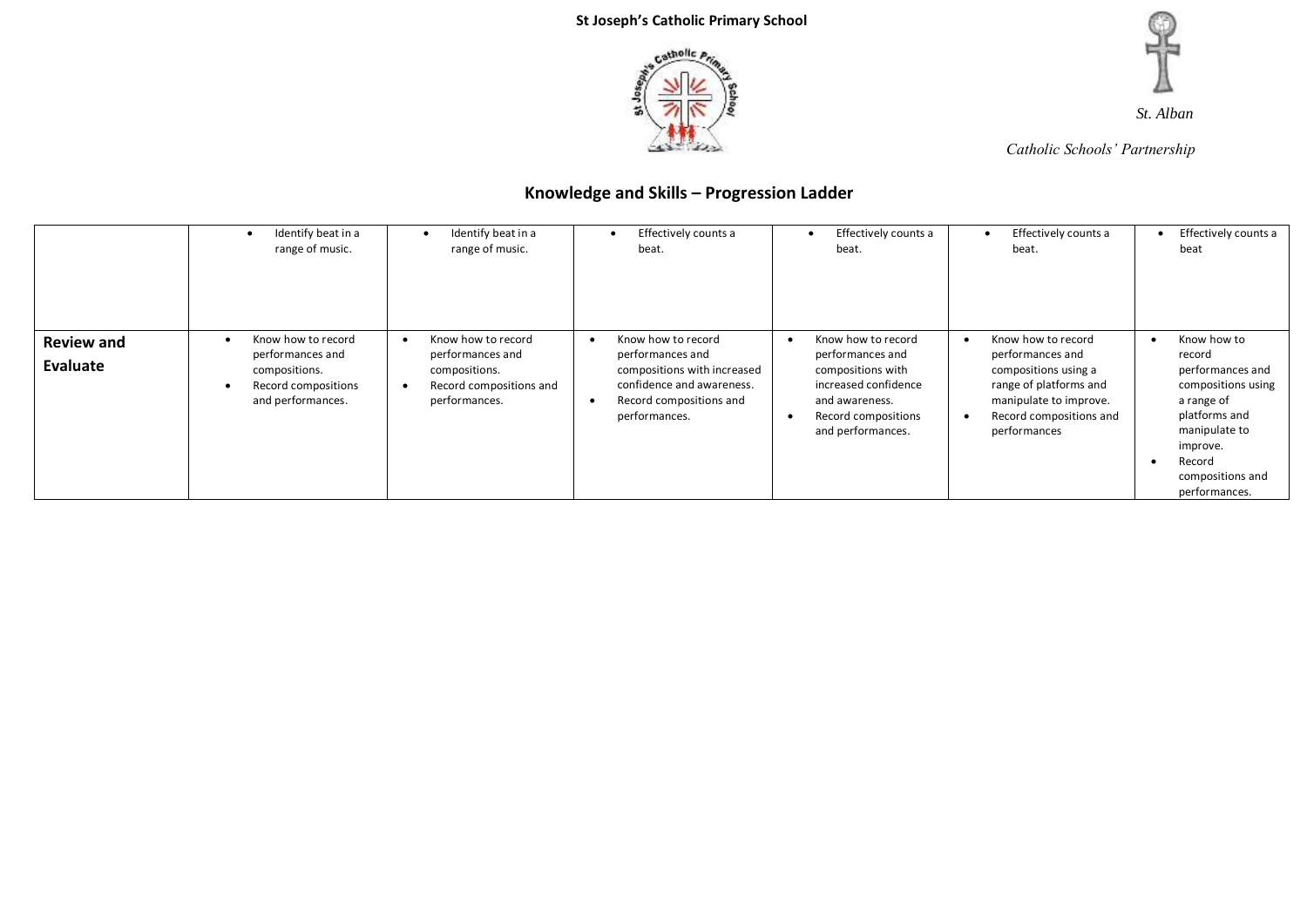



*Catholic Schools' Partnership*

| Appraise music across a<br>Appraise music across a<br>Knows how to use the<br>Knows how to use<br>Listen to music across a<br>Appraise music across a<br>$\bullet$<br>$\bullet$<br>$\bullet$<br>٠<br>wider range of historical<br>range of historical<br>range of historical periods,<br>range of historical periods,<br>musical elements to<br>the musical |
|-------------------------------------------------------------------------------------------------------------------------------------------------------------------------------------------------------------------------------------------------------------------------------------------------------------------------------------------------------------|
|-------------------------------------------------------------------------------------------------------------------------------------------------------------------------------------------------------------------------------------------------------------------------------------------------------------------------------------------------------------|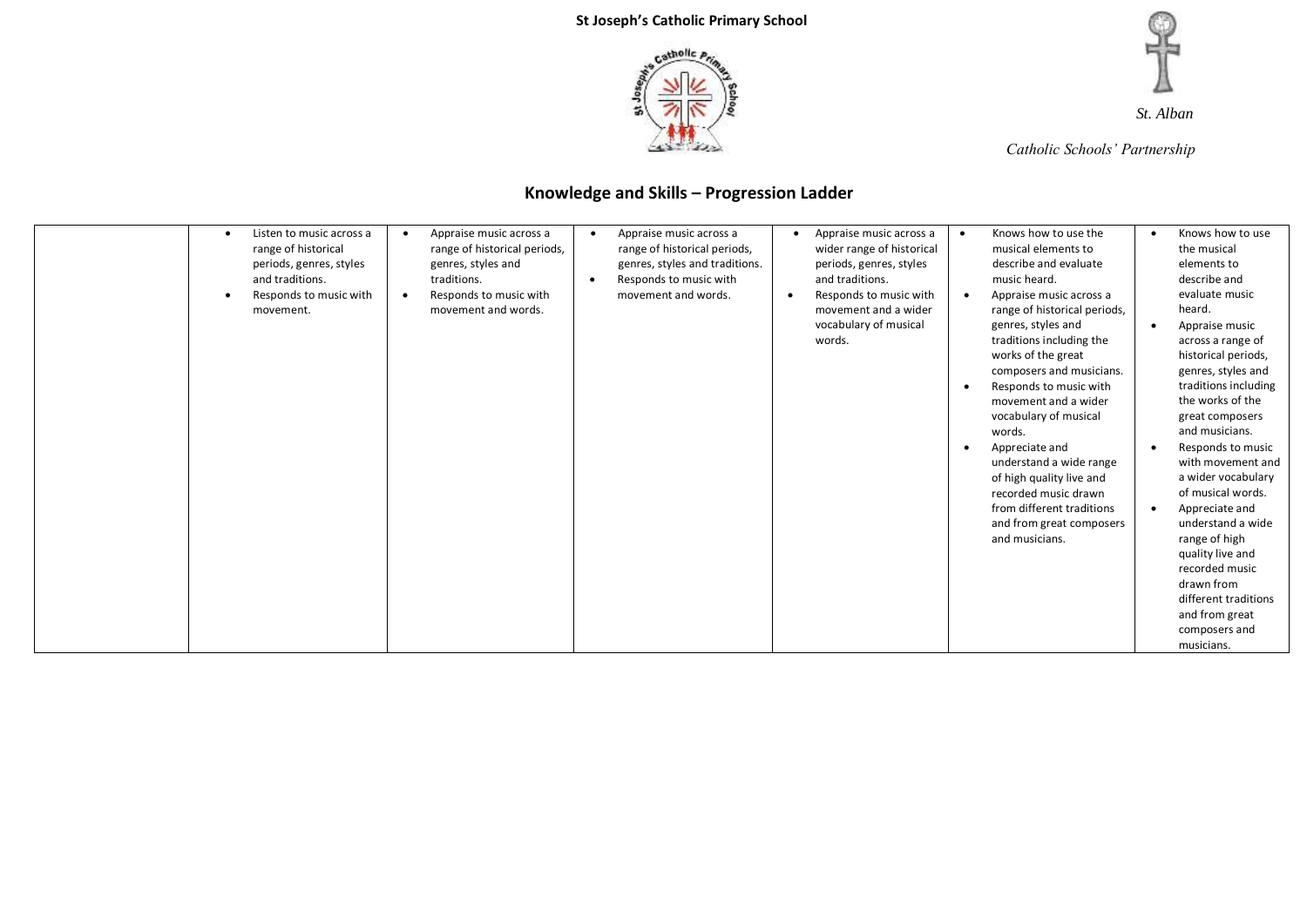



*Catholic Schools' Partnership*

|         |                                                                                                | Know how to change and<br>$\bullet$<br>improve their own<br>performances and<br>compositions.<br>Revisit and evaluate their<br>$\bullet$<br>own performances and<br>compositions.                                                | Know how to change and<br>improve their own<br>performances and<br>compositions.<br>Revisit and evaluate their<br>$\bullet$<br>own performances and<br>compositions.                                                                                                             | Know how to change<br>$\bullet$<br>and improve their own<br>performances and<br>compositions.<br>Revisit and evaluate<br>$\bullet$<br>their own solo and<br>ensemble performances<br>and compositions.                                                              | Know how to change and<br>$\bullet$<br>improve their own<br>performances and<br>compositions and offer<br>suggestions for others.<br>Revisit and critically<br>evaluate their own<br>performances and<br>compositions and their<br>peers. | Know how to<br>$\bullet$<br>change and<br>improve their own<br>performances and<br>compositions and<br>offer suggestions<br>for others.<br>Revisit and critically<br>$\bullet$<br>evaluate their own<br>performances and<br>compositions and<br>their peers. |
|---------|------------------------------------------------------------------------------------------------|----------------------------------------------------------------------------------------------------------------------------------------------------------------------------------------------------------------------------------|----------------------------------------------------------------------------------------------------------------------------------------------------------------------------------------------------------------------------------------------------------------------------------|---------------------------------------------------------------------------------------------------------------------------------------------------------------------------------------------------------------------------------------------------------------------|-------------------------------------------------------------------------------------------------------------------------------------------------------------------------------------------------------------------------------------------|--------------------------------------------------------------------------------------------------------------------------------------------------------------------------------------------------------------------------------------------------------------|
| Compose | Begin to explore sounds and<br>$\bullet$<br>instruments including using<br>own body and voice. | Know how to select and<br>combine sounds and<br>instruments including<br>using own body and voice.                                                                                                                               | Know how to select and<br>combine sounds and<br>instruments including using<br>own body and voice.                                                                                                                                                                               | Know how to select and<br>$\bullet$<br>combine a variety of<br>sounds and instruments<br>including using own<br>body and voice.                                                                                                                                     | Knows how to select<br>instruments and structure<br>a piece.<br>Use a range of sounds<br>created by the body and<br>voice e.g. whistle.                                                                                                   | Knows how to<br>$\bullet$<br>select instruments<br>and structure a<br>piece.<br>Use a range of<br>sounds created by<br>the body and voice<br>e.g. whistle.                                                                                                   |
|         | Experiment with, create,<br>$\bullet$<br>select and combine sounds.                            | Know about basic graphic<br>$\bullet$<br>scores.<br>Use symbols to reflect<br>basic graphic scores.<br>Experiment with, create,<br>$\bullet$<br>select and combine<br>sounds using the inter-<br>related dimensions of<br>music. | Know about basic graphic<br>$\bullet$<br>scores.<br>Use symbols to reflect basic<br>graphic scores.<br>Experiment with, create,<br>select and combine a variety<br>of sounds using the inter-<br>related dimensions of music.<br>Develop a basic<br>understanding that different | Know about a variety of<br>$\bullet$<br>graphic score.<br>Follow a graphic score.<br>$\bullet$<br>Experiment with,<br>create, select and<br>combine sounds using<br>the inter-related<br>dimensions of music.<br>Develop a basic<br>$\bullet$<br>understanding that | Knows how to use<br>symbols to create a<br>graphic score.<br>Follow a graphic score.<br>Knows that different<br>techniques create varying<br>effects.<br>Create and compose<br>music on their own and<br>with others, using               | Knows how to use<br>symbols to create a<br>graphic score.<br>Follow a graphic<br>score.<br>Notate own<br>compositions.<br>Knows that<br>different<br>techniques create<br>varying effects.                                                                   |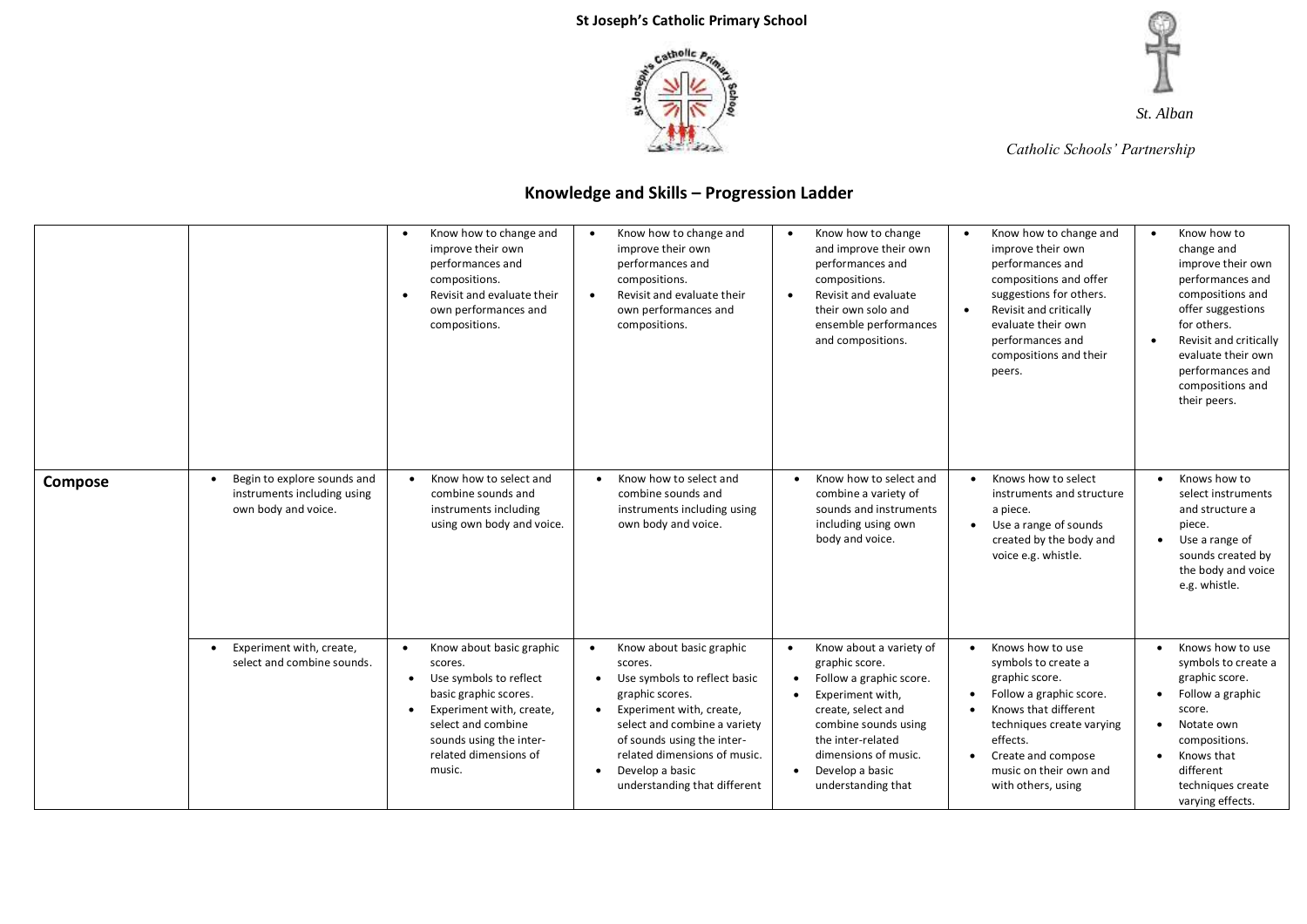



*Catholic Schools' Partnership*

|  | techniques create varying<br>effects.<br>Have a basic understanding<br>of musical structure. | different techniques<br>create varying effects.<br>Have an understanding<br>of musical structure. | instruments and<br>technology.<br>When composing, start to<br>organise and manipulate<br>ideas within a basic<br>musical structure.<br>Have an increased<br>$\bullet$<br>understanding of musical<br>structure. | Create and<br>$\bullet$<br>compose music on<br>their own and with<br>others, using<br>instruments and<br>technology.<br>When composing,<br>organise and<br>manipulate ideas<br>within musical<br>structures.<br>Improvise and<br>compose music for<br>a range of different<br>purposes using the<br>interrelated<br>dimensions of<br>music.<br>Knows how to<br>structure music. |
|--|----------------------------------------------------------------------------------------------|---------------------------------------------------------------------------------------------------|-----------------------------------------------------------------------------------------------------------------------------------------------------------------------------------------------------------------|---------------------------------------------------------------------------------------------------------------------------------------------------------------------------------------------------------------------------------------------------------------------------------------------------------------------------------------------------------------------------------|
|--|----------------------------------------------------------------------------------------------|---------------------------------------------------------------------------------------------------|-----------------------------------------------------------------------------------------------------------------------------------------------------------------------------------------------------------------|---------------------------------------------------------------------------------------------------------------------------------------------------------------------------------------------------------------------------------------------------------------------------------------------------------------------------------------------------------------------------------|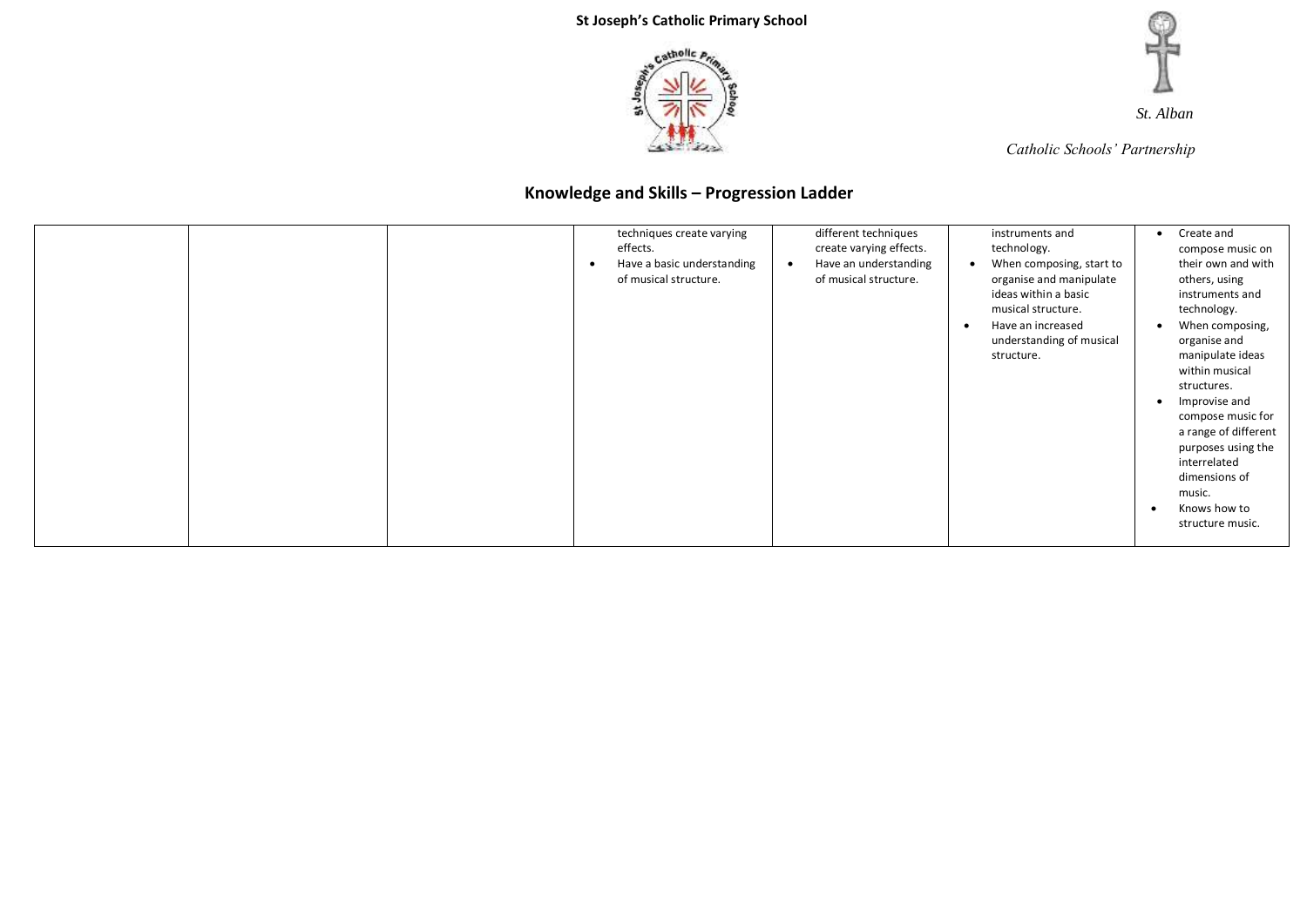

*Catholic Schools' Partnership*

| Use various stimuli,<br>$\bullet$<br>including familiar children's<br>stories (i.e. Julia Donaldson)<br>to create compositions.<br>Know about familiar literary<br>$\bullet$<br>characters and stories. | Know about familiar<br>$\bullet$<br>literary characters and<br>stories.<br>Use various stimuli,<br>$\bullet$<br>including familiar<br>children's stories (i.e. Julia<br>Donaldson) to create<br>compositions. | Use various stimuli,<br>$\bullet$<br>including stories and poetry,<br>to create compositions. | Use various stimuli,<br>$\bullet$<br>including stories,<br>pictures and poetry, to<br>create compositions. |  |
|---------------------------------------------------------------------------------------------------------------------------------------------------------------------------------------------------------|---------------------------------------------------------------------------------------------------------------------------------------------------------------------------------------------------------------|-----------------------------------------------------------------------------------------------|------------------------------------------------------------------------------------------------------------|--|
|                                                                                                                                                                                                         |                                                                                                                                                                                                               |                                                                                               |                                                                                                            |  |